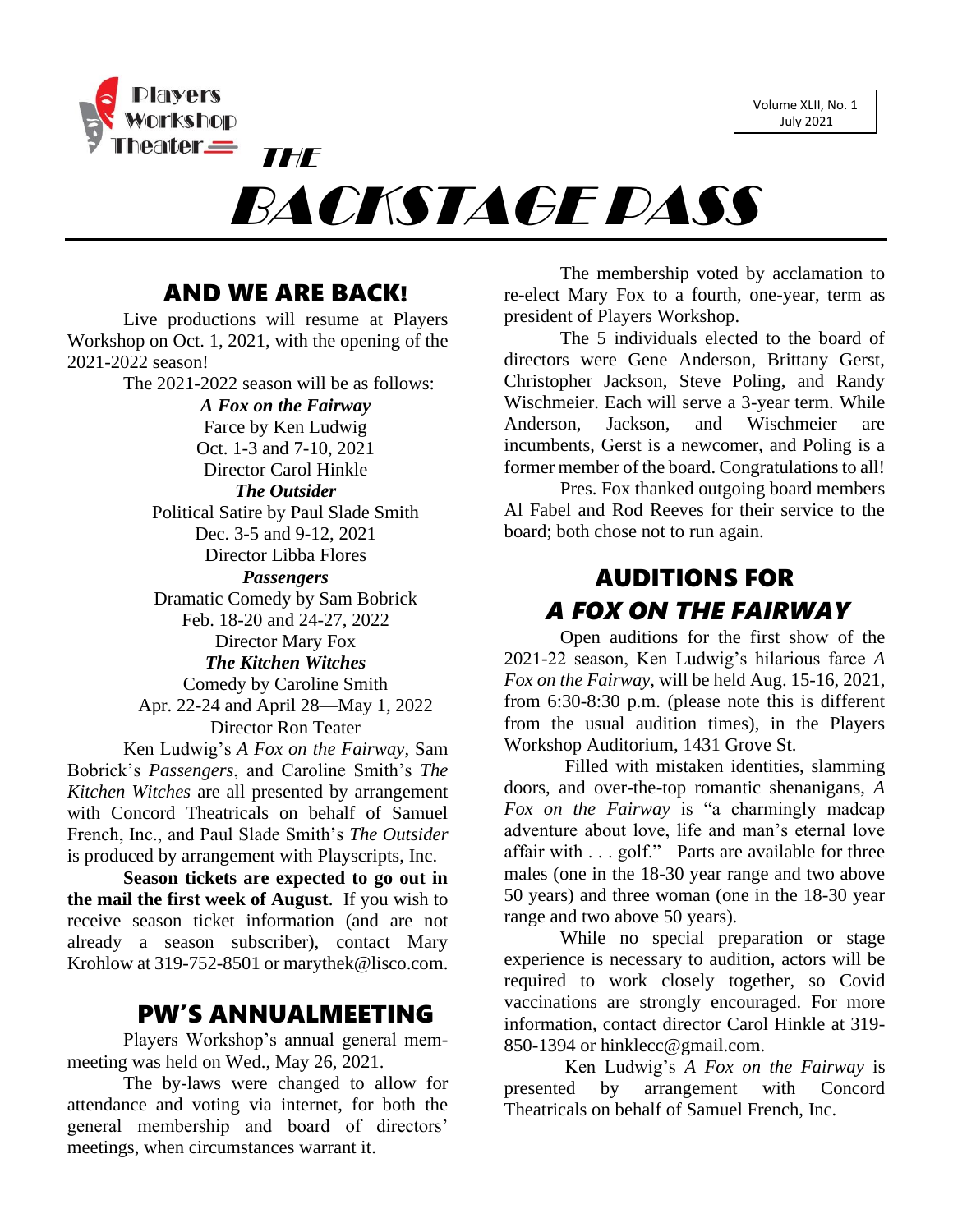# PW'S VIDEOS SALUTE SUMMER EVENTS

Players Workshop video production kept pace with the rapid onset of summer, saluting the various special days of the time.

June featured a video montage looking back at the work of youth actors in Players Workshop productions throughout the years; it was narrated by Kevin Gobble against a backdrop of pictures provided by Mary Krohlow. On Flag Day Nikki Critser read *A Flag for All* to her children, Aurora, Regina, and Carson. Father's Day received the royal treatment with 6 videos. Jordyn Engel presented the dramatic reading *Tears in Daddy's Eyes.* Young actors Luke, Abi, and Kayleigh read *What Makes a Dad?* There followed 3 different "Father's Day Funnies" videos, featuring respectively Duane and Kayleigh Hartman, Chris and Abi Ritter, and Eric and Luke Puryear. Last was a video montage of actors in "father roles" in PW plays throughout the years.

PW honored July 4th with Gene Anderson reciting the original *Star Spangled Banner*, backed by the local color guard. Nikki Critser read *Fourth of July Mice*, and Steve Poling gave Red Skelton's explanation of *The Pledge of Allegiance.*

Directors of the videos were Mary Fox, Libba Flores, Carol Hinkle, Mary Krohlow, and Kent Lewis. Video editor on all of the pieces was Jayne Gobble.

Remaining summer videos will be performances of short, royalty-free plays (part of a collection of plays for kids and teens on Drama Notebook), presented by PW's youth theater.

*Jack and the Beanstalk* by Ruth Giordano is a radio play of the fairy tale, so sound effects are generated live, using household items and actors' voices. The actors are Bella Plath, Addison Bleim, Kayleigh Hartman, Simi Khinda, Abigail Ritter, and Shannan Skeens. It is expected to drop at the end of July. Another radio play, *Aunt Lottie's Leftover Café* by Donald A. Reason, Jr., is currently being cast and is expected to drop in August.

Watch for these videos on PW's Facebook page and YouTube Channel.

# PW RECEIVES \$1500 GRANT

On May 28, 2021, PW Pres. Mary Fox received notification that Players Workshop has

been awarded a \$1500 grant from the Community Foundation of Des Moines County. This money is to be used specifically for PW's "covid remodel," meaning it will go to help with unexpected expenses incurred in the Workshop's safe reopening for live productions, in the wake of the Covid-19 pandemic.

### PANDEMIC RESPONSE FUND

Players Workshop has received the following donations since the last issue of *The Backstage Pass*: Roxanne Ray Laguna, TX (paypal) and Eva Ann Elmer, Burlington. **PW THANKS YOU SO MUCH!**

#### REMEMBERING SUSAN



Susan Diehl, among Players Workshop's brightest and best, took her final bow Sat., June 26, 2021; she was 73. She had performed in 21 productions, directed 8 more, served as president and as secretary for several years each, and was frequently producer, stage manager, costumer, etc.

When Susan came to Burlington in 1983, she joined Peggy Ell and David Adams as Burlington's "highly regarded" public defenders; in the same year all three were cast in their first PW production, *The Shadow Box*, and Susan never looked back.

Susan's career at PW included a variety of genres, but "those of which she was proudest were also those of most substance—in keeping with her life's focus on making this community, state, country, and world a better place."

It was *In the Matter of Ralph* in which she was "at the top of her game." This historical play recounts the 1839 trial, held in Burlington and presided over by Iowa Territory Supreme Court Justice Charles Mason, which decided that Ralph could not be forcibly returned to slavery, a verdict which held until the U.S. Supreme Court's Dred Scott decision reversed it a few years later.

Susan put her all into this production, which was held in a Burlington Courthouse courtroom;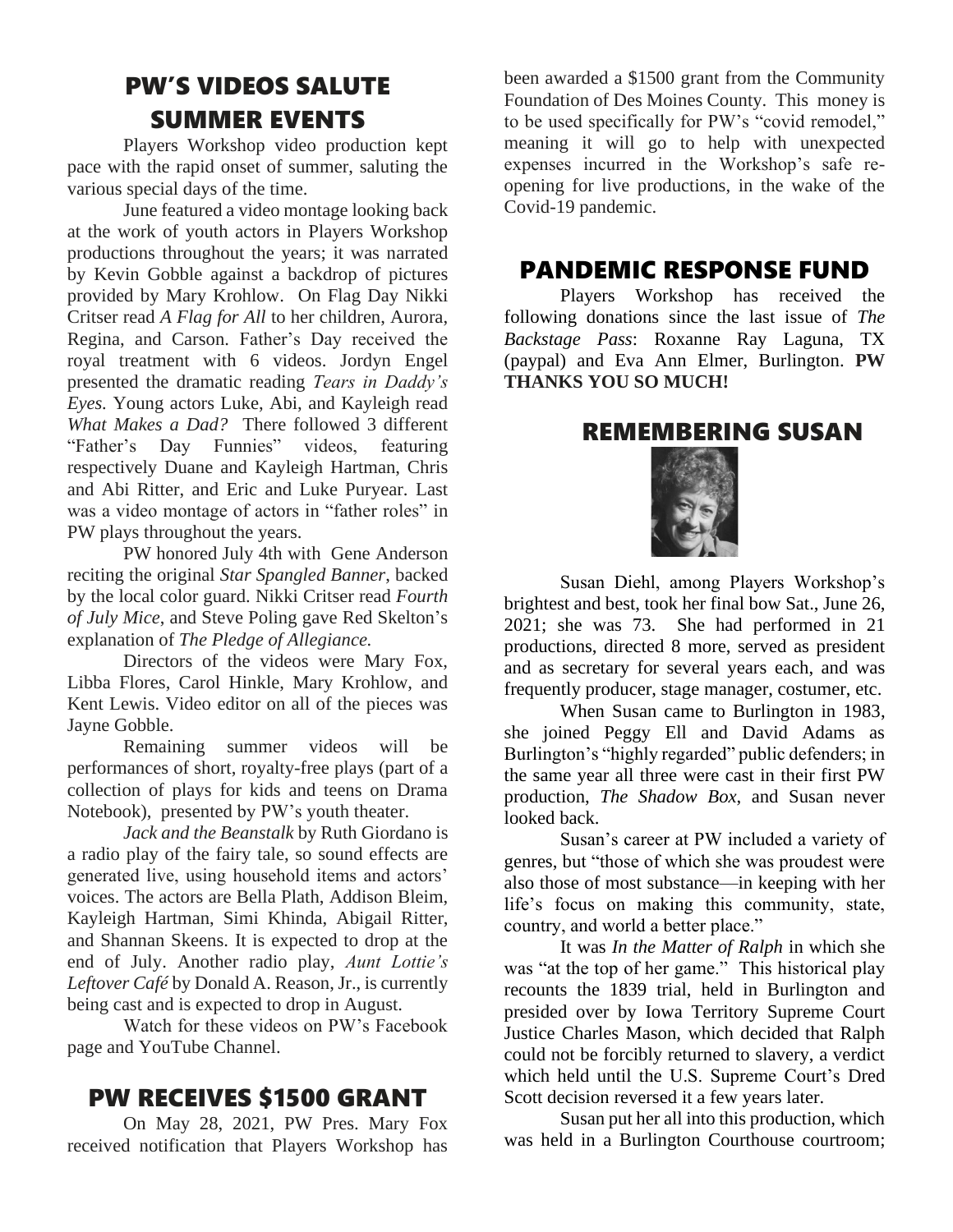she "marshalled the forces" of the local NAACP, Des Moines Co. Bar Assn., DMC Historical Society, and Burlington Human Rights Comm., to work alongside PW, a massive undertaking, according to letters, schedules, and notes found in the PW archives. Then, 25 years later, in 2014, she directed a revival of the show, this time at the Capitol theater.

Many PW members, past and present, have memories of Susan's smile, her sense of humor, and her enthusiasm for enlightening theatre. Players Workshop extends its condolences to Howard Mosena, Barbara McRoberts, Jim Beres, and all family members and friends.

#### GARAGE SALE TIME!

It's that time again. Bring all your "junque" down to Players Workshop for the upcoming **garage sale** on Sat., Aug. 14, from 8:00 to 2:00. The \$1 bag sale starts at 1:00.

Someone will be at the workshop to accept donations from 5-7 p.m. on, August 9-13, but you can call Libba Flores at 319-750-3533, for another time if those dates do not work for you. Do not bother pricing anything.

\*Would the person who donated the wedding dress for the last sale please contact Libba Flores-there was something in the box you might want back.\*

These garage sales have been tremendous money-makers for the workshop, thanks to everyone's generosity. SEE YOU AT THE SALE!

#### MEET YOUR BOARD MEMBERS

Players Workshop's "Tall Scotsman" is Christopher (Chris) Jackson, who was just reelected to the PW board of directors for a second term.

Chris's hometown is Burlington, but he spent 10 years as a high school band and vocal director in Illinois; in fact, when PW-goers have seen Chris on stage, it has usually been in a musical role. He returned to SE Iowa to help manage the family trucking company, when his father became ill; however, he says "since the pandemic hit, I decided to take the opportunity to look at a potential career shift," and began taking ABA approved courses, working toward a legal assistantship.

Previously on PW's production committee, Chris is now chair of the nominating committee. He acknowledges that, while the pandemic "has darkened our performance stage for live audiences," he praises the board for "rethinking the possibilities of how to not only survive, but to flourish and expand within these adverse conditions."

Chris has faced his own adverse conditions, battling cancer, but is "thankful that it was discovered when it was and that I'm able to keep it managed for now . . . ."

In addition to his other responsibilities, Chris keeps occupied in managing a property for a friend who is currently out of state, and, since the yard was designed by a master gardener, the landscaping and upkeep is time-consuming.

As for PW, he is looking forward to when "we'll once again be joining together in a live performance setting for the  $1<sup>st</sup>$  time in over 19 months."

## PW'S LIBRARY OPENS

The pandemic gave the archive committee the chance to gather all PW scripts, anthologies, and theatre books in one central space, resulting in a **fully shelved and catalogued theatre library.**

Kara Ewinger, committee member and librarian , has everything ready for you to check out materials. The library is located backstage in the makeup/dressing room area. Catalogs are in a binder in the makeup area on the counter nearest the shelving. Checkout sheets are on a clipboard next to the catalog binder.

However, the following titles are missing: *The Floating Lightbulb*, Woody Allen *Woman in Mind*, Alan Ayckbourn *All That Fall/Embers* by Samuel Beckett *I Love You, Your Perfect, Now Change,* Joe DiPietro *Mrs. Bob Cratchit's Wild Christmas Binge*, C. Durang *A Flea in Her Ear*, George Feydeau *Pippin*, Roger Hirson *Impressionism*, Michael Jacobs *The Giver*, Lois Lowry *The Anglophile* by Ean O'Neill *The Birthday Party*, Harold Pinter *Girls Only*, Eric Smith

Please contact Mary Krohlow (319-752- 8501 or [marythek@lisco.com\)](mailto:marythek@lisco.com) if you have any of these scripts or know where they can be found.